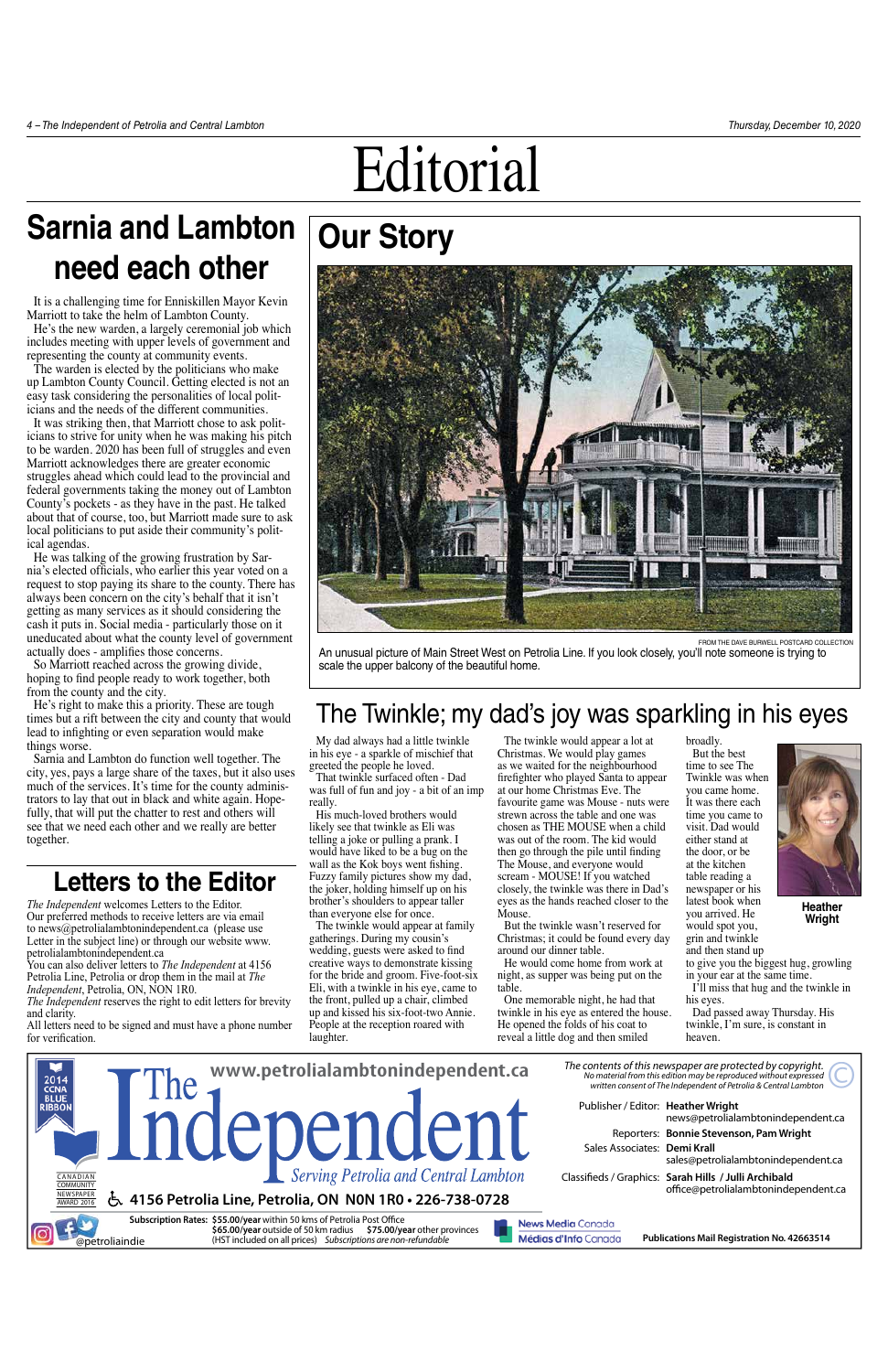*The Independent* welcomes Letters to the Editor. Our preferred methods to receive letters are via email to news@petrolialambtonindependent.ca (please use Letter in the subject line) or through our website www. petrolialambtonindependent.ca

You can also deliver letters to *The Independent* at 4156 Petrolia Line, Petrolia or drop them in the mail at *The Independent*, Petrolia, ON, NON 1R0.

*The Independent* reserves the right to edit letters for brevity



FROM THE DAVE BURWELL POSTCARD COLLECTION It will be a busy weekend in Alvinston as the Brooke-Alvinston-Watford Fall Fair hosts everything from a tractor pull to a demolition derby. We thought that deserved a look at downtown Alvinston at the turn of the century as we see it in this postcard from the Dave Burwell Collection.

and clarity. All letters need to be signed and must have a phone number for verification.

### **Letters to the Editor**

## Is the cart leading the horse to develop new parks?

Petrolia is applying for a \$900,000 grant to develop its "Backyard Plan" for the grounds around the YMCA-Oil Heritage Community Centre.

It's kind of a surprising move considering the municipal council didn't authorize the application nor have there been any public discussions, that we can find, on what exactly will be included in the Backyard Plan.

The plan, as I understand it, has been to use the land around the facility for a number of recreational facilities, everything from basketball courts, a tennis venue, a tennis academy, a splash pad and soccer pitches.

looks like the cart is leading the horse. You might think - well it will be great

The term Backyard Plan has been used for a while now. In 2015, the \$1.7 million plan for the development of the property around the Y was floated during a budget session, surprising some members of the community and councillors.

Some questioned the costs, others questioned the location considering the building is beside an industry which sometimes emits odours. After hearing the complaints, staff

recommended the idea be put on hold to be reviewed. The mayor of the day even said there would be a full public meeting.

So far that hasn't happened.

There has been a parks and recreation master plan since then which recommended buying more parkland. Council did that this past spring; it is next to the YMCA - 1.3 acres for \$111,000.

The Master Plan also called on the town to "update the conceptual park plan for Petrolia YMCA Open Space." One would have to assume that has happened, however it hasn't returned to council for approval or for direction.

Neither did the grant application, which one assumes would be based on an updated conceptual plan we haven't seen. Staff tells me council approval isn't necessary. As a taxpayer, I disagree.

The concept behind municipal government is politicians plot the direc tion and administrators work out the details. If council hasn't approved a Backyard Plan, how does administra tion know what direction to take? It

if we're getting grant money! Grant money is great, but it isn't free; municipalities will have to pay a share of it. Right now we don't even know what

that share is. And if town staff secures a grant and councillors hear from the public that they don't like the plan or it doesn't meet the needs of the community, do you really think they're going to turn the money down? Just by applying, the decision to spend the

money has been made and not by the politicians we elect. And if they did approve the plan without letting the public know what's going on or holding the promised full public meeting, that's unacceptable.

## **Truth then reconciliation**

In July, the federal government declared Sept. 30 Truth and Reconciliation Day.

It is, according to the government, a day to give "the public a chance to recognize and commemorate the intergenerational harm that residential schools have caused to Indigenous families and communities, and to honour those who have been affected by this injustice.

The establishment of a day of reflection was one of the recommendations of the Truth and Reconciliation Commission. The TRC spent six years travelling to all parts of Canada and heard from more than 6,500 witnesses and hosted seven national events across Canada to engage the Canadian public, educate people about the history and legacy of the residential schools system, and share and honour the experiences of former students and their families.

And yet, in June, when the Tk'emlups te Secwepemc First Nation used ground penetrating radar to find 215 bodies in a graveyard on the grounds of a residential school near Kamloops, the nation was surprised and horrified.

It was, of course, only the beginning. The TRC in 2015 estimated there were 3,200 unmarked graves. It couldn't verify this, because when the commission asked the government to provide funding to dig deeper into the issue, it was refused. So far, nearly 7,000 undocumented graves have been found.

Canadians have a long history of avoiding this ugly truth. Governments from the beginning of confederation ignored staff sounding the alarms about the schools. Citizens didn't give a second thought to the schools in their neighbourhoods if they even knew of them. And then, in 2015, when the TRC laid the evidence bare for all to see - we turned away again.

Even now, after a period of shock and calls for action, the public desire to begin to reconcile - to make right what was done for so many years - has waned.

We cannot as a country turn away again from the injustices Indigenous people face even today. Take Sept. 30 to remember the children who died at Indian Residential Schools or survived them never to be the same again. And then begin Oct. 1 to do something to bring justice for Indigenous people.



**Heather Wright**

# Editorial